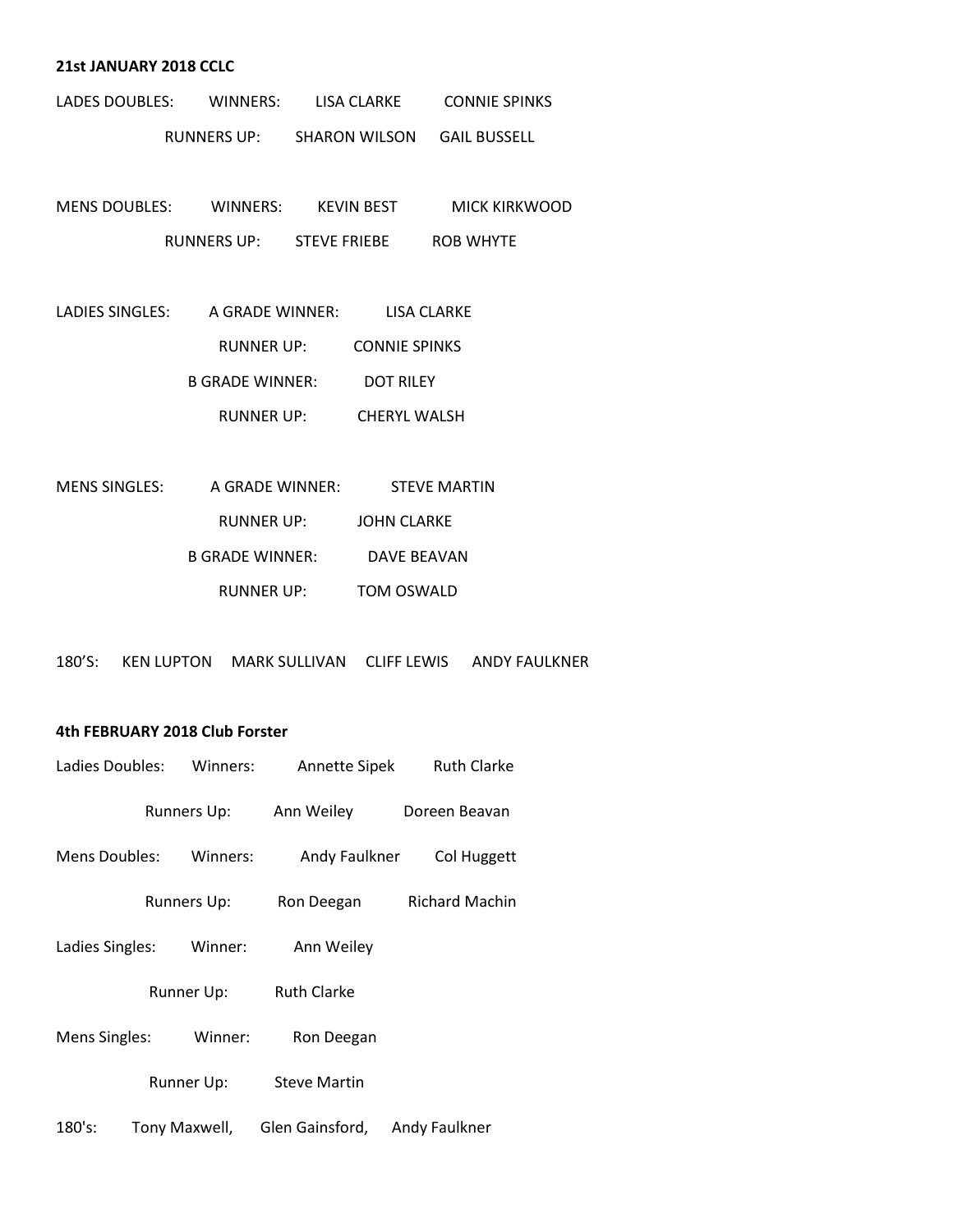#### **18th FEBRUARY 2018 CCLC**

Mixed Doubles: Winners : Colleen Best Neil Ballantine Runners Up: Robin Jobson John Clarke

Ladies Singles: A Grade Winner: Connie Spinks Runner Up: Chris Haughey

> B Grade Winner: Stephanie Hammond Runner Up: Gwen Reardon

Mens Singles: A Grade Winner: Cliff Lewis Runner Up: John Clarke

> B Grade Winner: David Johnson Runner Up: Dave Beavan

180'S Andy Faulkner Murray Blackman Royce Faulkner (2) Mick Honeybrook Kevin Best Cliff Lewis Pip Lancaster Dave Beavan (2)

171's Allan Jobson

## **4th MARCH 2018 Club Forster**

- Ladies Doubles: Winners: Annette Sipek Ann Weiley Runners Up: Jean Farmer
- Mens Doubles: Winners: Ron Deegan Runners Up: Murray Blackman Tony Maxwell
- Ladies Singles: Winner: Ann Weiley
	- Runner Up: Annette Sipek
- Mens Singles: Winner: Murray Blackman

Runner Up: Andy Faulkner

180's: Ron Deegan, 171's: John Martin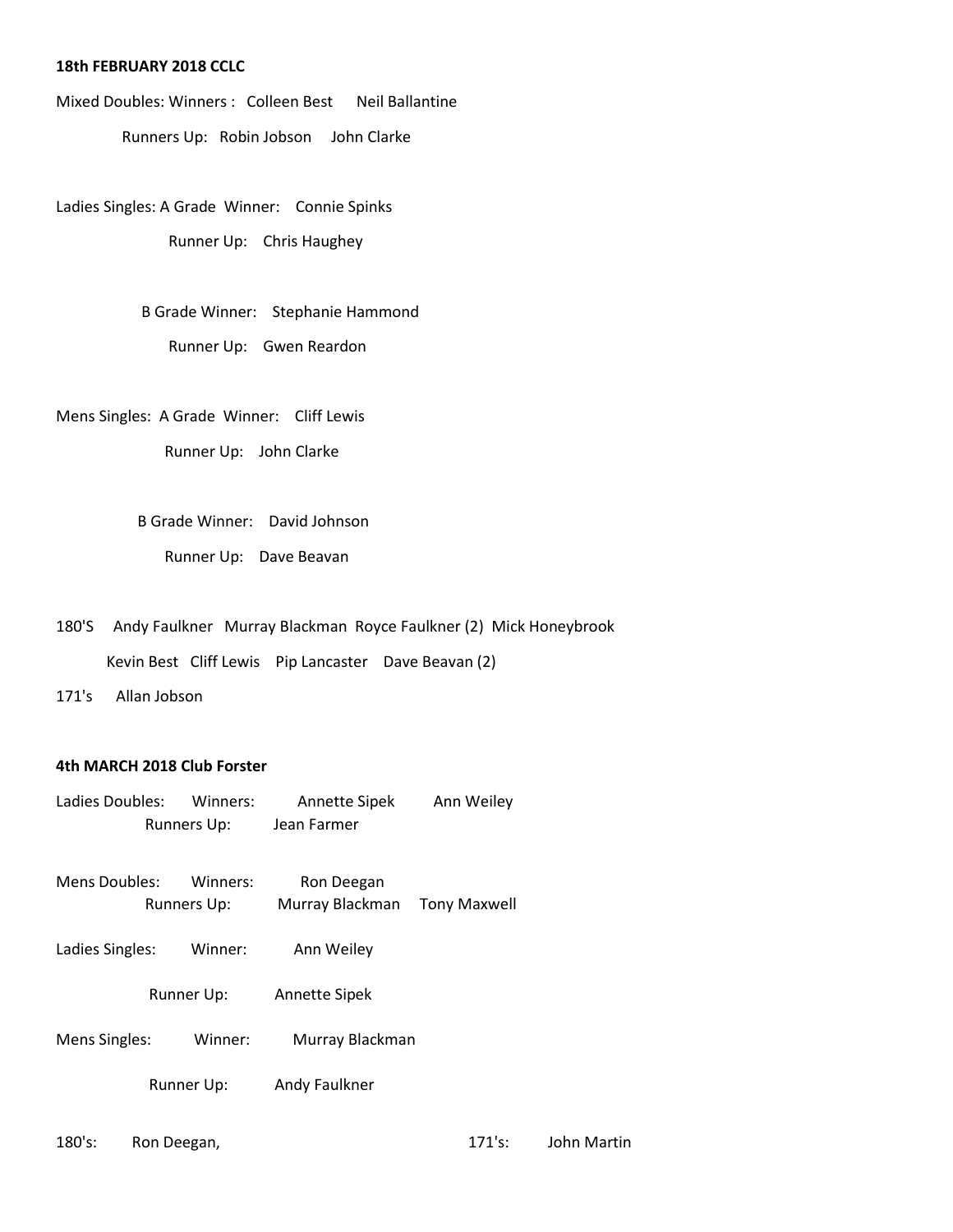#### **18th MARCH 2018 CCLC**

- LADES DOUBLES: WINNERS: CHERYLE WALSH COLLEEN BEST RUNNERS UP: SHARON WILSON HEATHER SCOTT
- MENS DOUBLES: WINERS: BOB WEAVER DAVE BEAVAN RUNNERS UP: MURRAY BLACKMAN KEVIN BEST
- LADIES SINGLES: A GRADE WINNER: PAT TOWNS RUNNER UP: SUE O'CONNELL B GRADE WINNER: HEATHER SCOTT RUNNER UP: JAN PHILP

MENS SINGLES: A GRADE WINNER: JOHN CLARKE

RUNNER UP: STEVE OSWALD

B GRADE WINNER: BRAD MAWSON

RUNNER UP: NEIL KERR

#### 180'S NEIL BALLANTINE 2 BOB WEAVER PAT TOWNS

171 BEV DAVIES

Ladies Doubles: Winners: Carol Maxwell Ann Weiley Runners Up: Ruth Gotts Annette Sipek

- Mens Doubles: Winners: John Edwards Colin Choulds Runners Up: Ron Deegan Andy Faulkner
- Ladies Singles: Winner: Ann Weiley
	- Runner Up: Annette Sipek
- Mens Singles: Winner: Andy Faulkner
	- Runner Up: Colin Choulds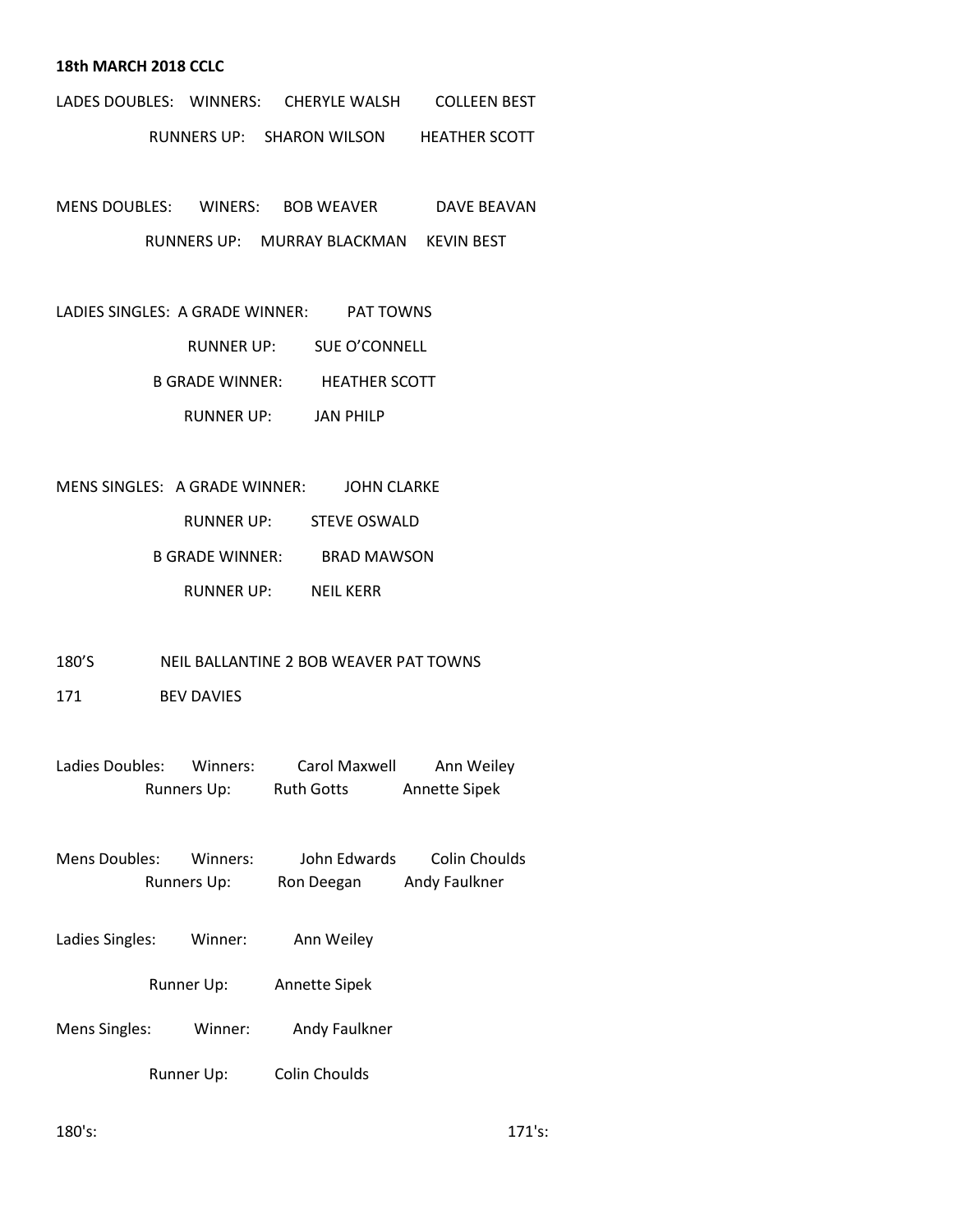#### **15th APRIL 2018 CCLC.**

| LADES DOUBLES: |                                            | WINNERS: Sue O'Connell | Pat Towns                    |
|----------------|--------------------------------------------|------------------------|------------------------------|
|                | RUNNERS UP: Carol Mann                     |                        | Connie Spinks                |
|                |                                            |                        |                              |
|                | MENS DOUBLES: WINNERS: Bob Weaver          |                        | John Clarke                  |
|                | RUNNERS UP:                                |                        | Royce Faulkner Andy Faulkner |
|                |                                            |                        |                              |
|                | LADIES SINGLES: A GRADE WINNER: Carol Mann |                        |                              |
|                | RUNNER UP:                                 | <b>Bev Davis</b>       |                              |
|                | B GRADE WINNER:                            |                        | Darlene Price                |
|                | RUNNER UP:                                 | Chris Haughey          |                              |
|                |                                            |                        |                              |
| MENS SINGLES:  | A GRADE WINNER:                            |                        | Royce Faulkner               |
|                | <b>RUNNER UP:</b>                          |                        | Andy Faulkner                |

|                        | .                  |
|------------------------|--------------------|
| <b>B GRADE WINNER:</b> | <b>Brad Mawson</b> |
| RUNNER UP:             | Bob Zorzetto       |

180'S: Neil Kerr, Sue O'Connell, Cliff Lewis

#### **6th MAY 2018 CLUB FORSTER.**

| Mixed Doubles: Winners : | Zelma Moran | John Martin  |
|--------------------------|-------------|--------------|
| Runners Up:              | Di Poeschl  | Steve Oswald |

Ladies Singles: Winner: Sharron Wilson Runner Up: Dot Mueller

Mens Singles: Winner: Andy Faulkner Runner Up: Mark Sullivan

180'S Andy Faulkner Steve Oswald Mark Sullivan Tony Maxwell John Bassford

171's John Martin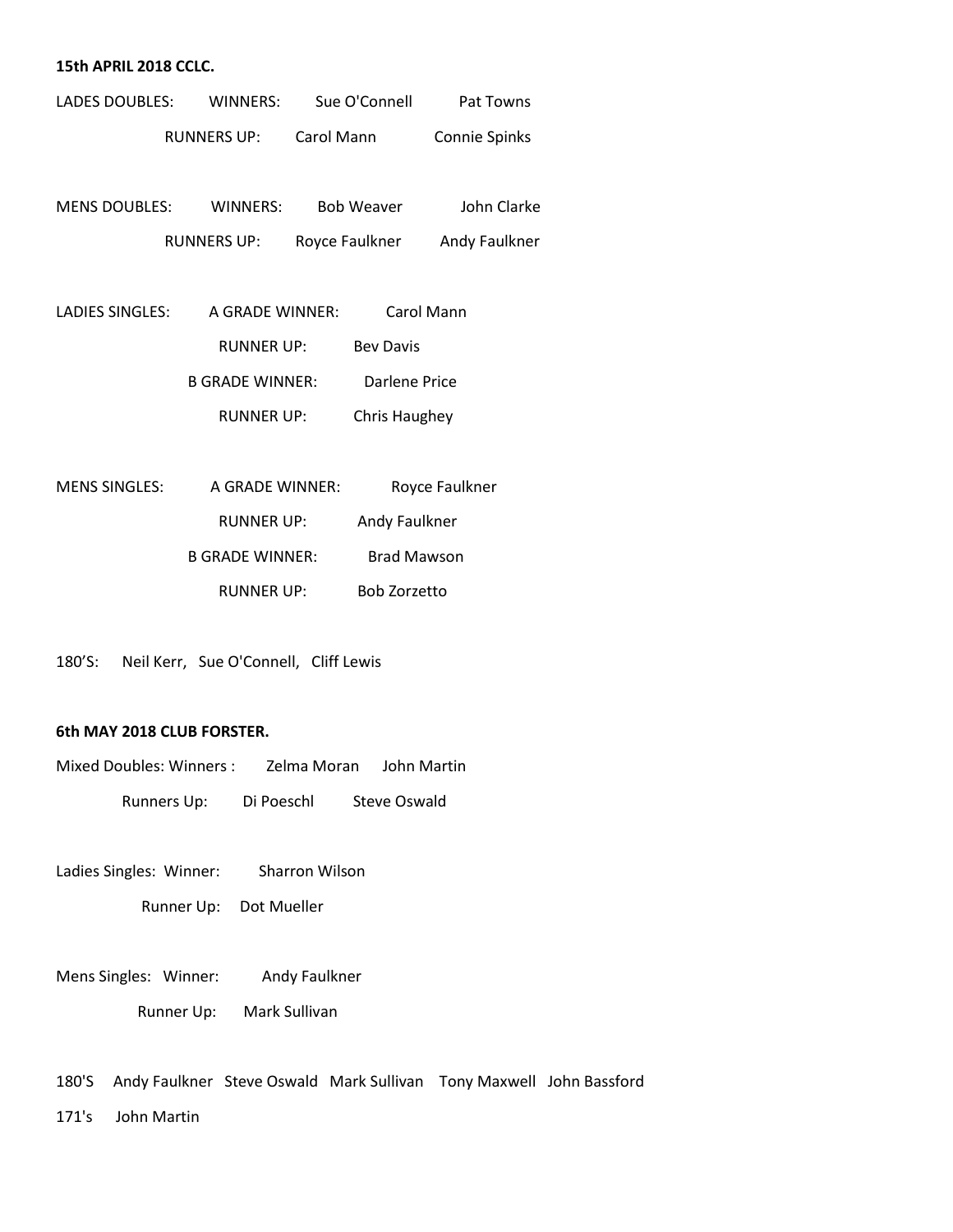#### **20th MAY 2018 CCLC.**

| LADES DOUBLES:       | WINNERS:           | Carol Mann   | <b>Ruth Clarke</b>  |
|----------------------|--------------------|--------------|---------------------|
|                      | <b>RUNNERS UP:</b> | Zelma Moran  | Di Horne            |
| <b>MENS DOUBLES:</b> | WINNERS:           | Mark Reardon | <b>Steve Oswald</b> |
|                      | <b>RUNNERS UP:</b> | Ken Ross     | Dave Crane          |

| LADIES SINGLES: | A GRADE WINNER:        | Sue O'Connell    |
|-----------------|------------------------|------------------|
|                 | RUNNER UP:             | <b>Bey Davis</b> |
|                 | <b>B GRADE WINNER:</b> | Dot Rieley       |
|                 | RUNNER UP:             | Cheryl Walsh     |

| MENS SINGLES: | A GRADE WINNER:        | Royce Faulkner     |
|---------------|------------------------|--------------------|
|               | RUNNER UP:             | John Clarke        |
|               | <b>B GRADE WINNER:</b> | <b>Brad Mawson</b> |
|               | RUNNER UP:             | Steve Rowlett      |

180'S: Dave Crane, Neil Ballantine, Brad Mawson

# **27th MAY 2018 Gladesville Sporties**

| DOUBLES: | WINNERS:    | John Clark                   | Rom Culotta |
|----------|-------------|------------------------------|-------------|
|          | RUNNERS UP: | Mike Honeybrook Mike Simpson |             |

SINGLES: WINNER: Paul Anderson

RUNNER UP: Brian Cokely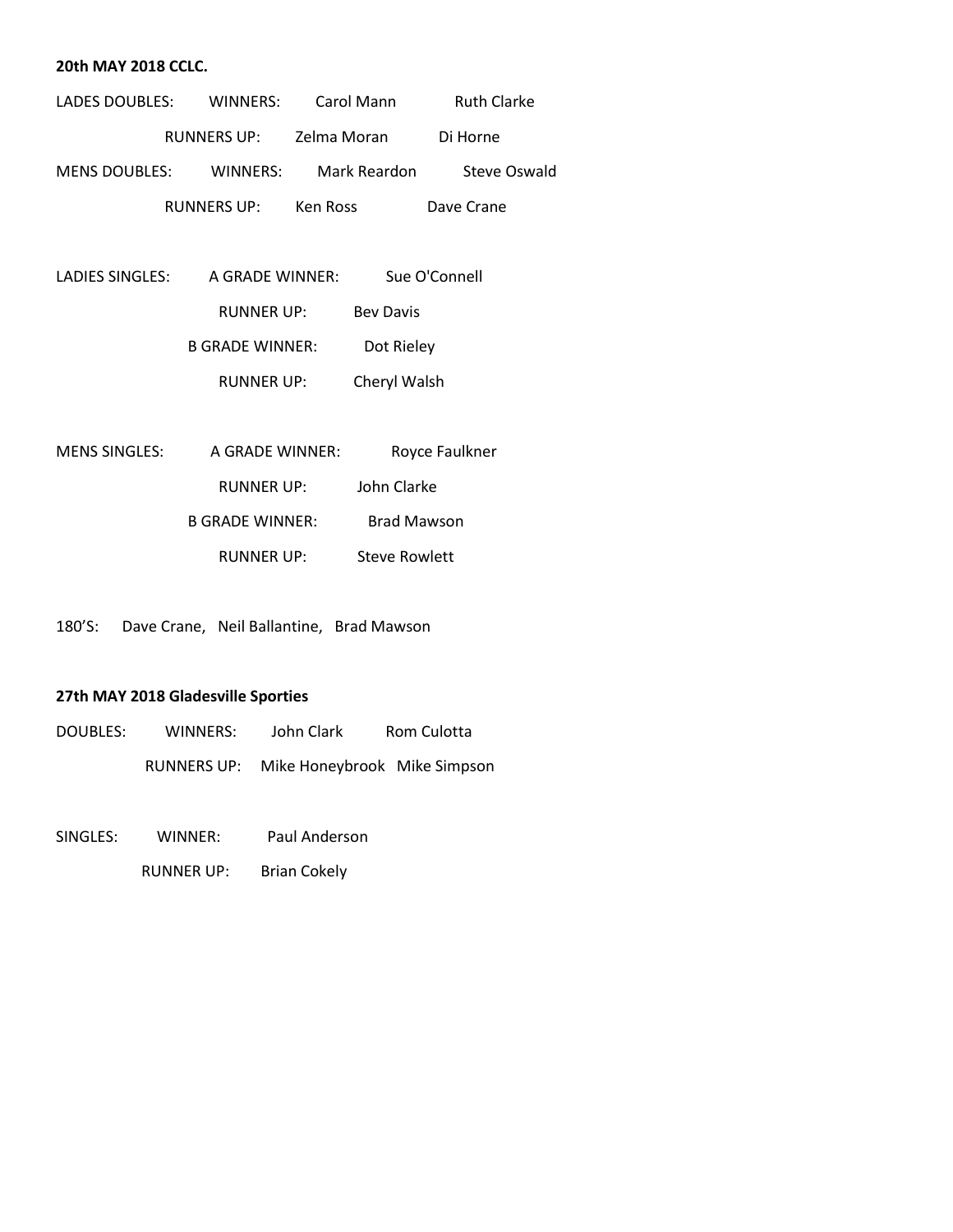#### **3rd JUNE 2018 Club Forster.**

| Ladies Doubles: | Winners: | <b>Bey Davies</b> | Helen Waugh |
|-----------------|----------|-------------------|-------------|
| Runners Up:     |          | Carol Maxwell     | Rai Maxwell |
|                 |          |                   |             |

Mens Doubles: Winners: Pip Lancaster Royce Faulkner Runners Up: Tony Maxwell Steve Oswald

Ladies Singles: Winner: Ann Weiley Runner Up: Sandra Mioni

Mens Singles: Winner: Tony Farmer Runner Up: John Edward

180's: Tony Farmer X 2 Tony Chapman

### **17th JUNE 2018 CCLC**

| LADES DOUBLES: | WINNERS:           | Michelle Kirkwood | Sue O'Connell |
|----------------|--------------------|-------------------|---------------|
|                | <b>RUNNERS UP:</b> | Ann Weiley        | Zelma Moran   |

| <b>MENS DOUBLES:</b> | WINNERS:           | Cliff Lewis  |                     |
|----------------------|--------------------|--------------|---------------------|
|                      | <b>RUNNERS UP:</b> | Steve Oswald | <b>Steve Martin</b> |

| LADIES SINGLES: | A GRADE WINNER: | Lisa Clarke          |
|-----------------|-----------------|----------------------|
|                 | RUNNER UP:      | Michelle Kirkwood    |
|                 | B GRADE WINNER: | <b>Heather Scott</b> |

RUNNER UP: Gwen Reardon

MENS SINGLES: A GRADE WINNER: Steve Oswald RUNNER UP: Mick Kirkwood B GRADE WINNER: Neil Ballentine RUNNER UP: Dave Crane

180'S: Andy Faulkner, Steve Friebe, Cliff Lewis, Steve Oswald, Key Lupton, Mark Sullivan, John Clarke.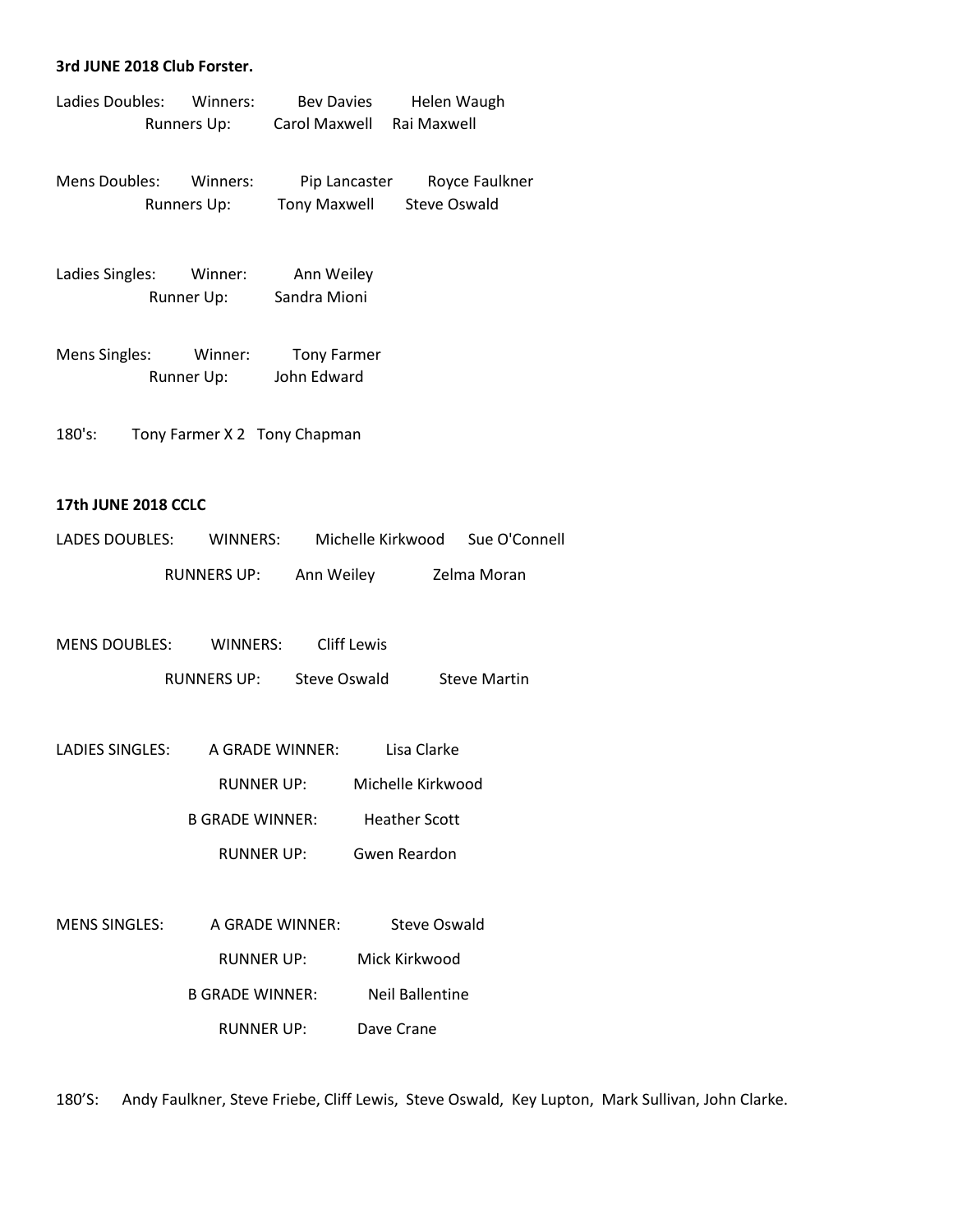#### **1st JULY 2018 CLUB FORSTER.**

| Ladies Doubles:                                 |  | Winners:       |                                      | Carol Maxwell Michelle Kirkwood |
|-------------------------------------------------|--|----------------|--------------------------------------|---------------------------------|
|                                                 |  |                | Runners Up: Zelma Moran Sandra Mioni |                                 |
| Mens Doubles: Winners:                          |  |                |                                      | Andy Faulkner Col Choules       |
|                                                 |  | Runners Up:    | Tony Farmer                          | Ken Weiley                      |
| Ladies Singles:                                 |  | Winner:        | <b>Bey Davies</b>                    |                                 |
|                                                 |  |                | Runner Up: Zelma Moran               |                                 |
|                                                 |  |                | Mens Singles: Winner: Andy Faulkner  |                                 |
|                                                 |  | Runner Up:     | John Edwards                         |                                 |
| 180's:                                          |  | Ron Deegan x 2 | Andy Faulkner                        |                                 |
| Legends NSW Championships 14th & 15th July 2018 |  |                |                                      |                                 |

**For results go to championship page.**

# **5th August 2018 Club Forster**

| <b>Ladies Doubles</b> | winners:            | <b>Annette Sipek</b>  | <b>Ruth Gotts</b>     |
|-----------------------|---------------------|-----------------------|-----------------------|
|                       | <b>Runners/Up:</b>  | Ann Weiley,           | Helen Waugh           |
| <b>Mens Doubles</b>   | winners:            | <b>Jim Davies</b>     | <b>Royce Faulkner</b> |
|                       | <b>Runners /Up:</b> | <b>Andy Faulkner</b>  | <b>Pip Lancaster</b>  |
| <b>Ladies Singles</b> | winner:             | <b>Sharon Wilson</b>  |                       |
|                       | Runner / Up:        | <b>Annette Sipek</b>  |                       |
| <b>Mens Singles</b>   | winner:             | <b>Jim Davies</b>     |                       |
|                       | Runner / Up:        | <b>Royce Faulkner</b> |                       |

**180's: Jim Davies x 3 Ron Deegan x 3 Pip Lancaster, Royce Faulkner, Andy Faulkner, Annette Sipek x 1 171's: Bev Davies**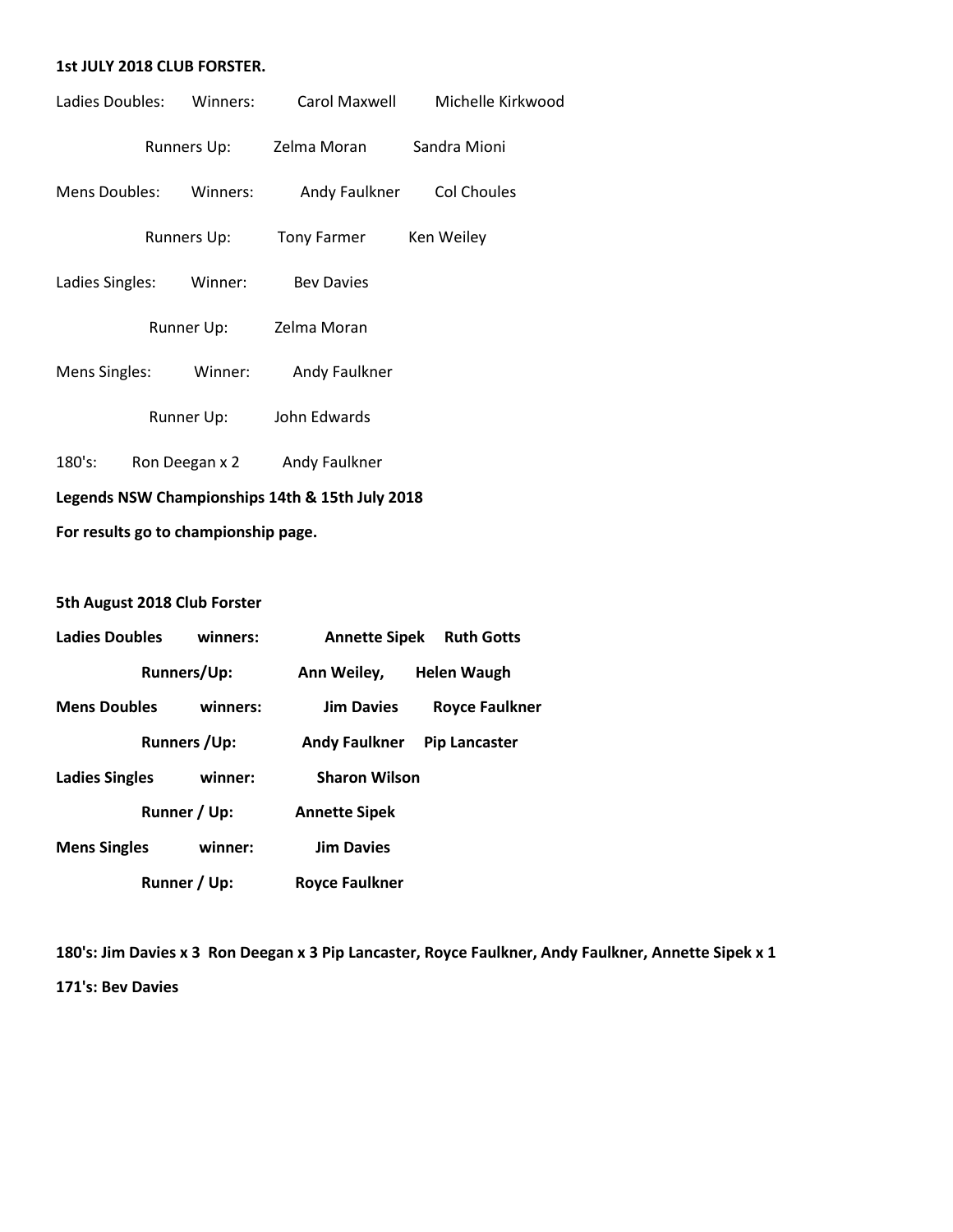### **5th August 2018 Gladsville**

| <b>Doubles</b> | Winners:    | John Clark                  | Steve Gomm |
|----------------|-------------|-----------------------------|------------|
|                | Runners Up: | Mick Honeybrook Rom Culotta |            |

| <b>Singles</b> | Winner:    | John Clark             |
|----------------|------------|------------------------|
|                | Runner Up: | <b>Neil Ballantine</b> |

# 180's: Cliff Lewis & Neil Ballantine

171's: Pat Towns.

## **2nd September 2018 Club Forster**

| Ladies Doubles      |              | winners: | Annette Sipek        |                            | Ann Weiley Margaret Clark |
|---------------------|--------------|----------|----------------------|----------------------------|---------------------------|
|                     | Runners/Up:  |          | Di Poeschl           |                            |                           |
| <b>Mens Doubles</b> |              | winners: |                      | Andy Faulkner Steve Friebe |                           |
|                     | Runners /Up: |          | John Martin          | <b>Richard Machin</b>      |                           |
| Ladies Singles      |              | winner:  | Ann Weiley           |                            |                           |
|                     | Runner / Up: |          | <b>Annette Sipek</b> |                            |                           |
| <b>Mens Singles</b> |              | winner:  | Steve Friebe         |                            |                           |
|                     | Runner / Up: |          | Andy Faulkner        |                            |                           |

# 180's Royce Faulkner, Andy Faulkner, Steve Oswald

# **6th September 2018 CCLC**

| Ladies Doubles      |              | winners: | Sue O'Connell  | Stephanie Hammond |
|---------------------|--------------|----------|----------------|-------------------|
|                     | Runners/Up:  |          | Sharon Wilson, | Jan Phelps        |
| <b>Mens Doubles</b> |              | winners: | Jim Davies     | Steve Friebe      |
|                     | Runners /Up: |          | Royce Faulkner | Rob Whyte         |
| Ladies Singles      |              | winner:  | Connie Spinks  |                   |
|                     | Runner / Up: |          | Carol Mann     |                   |
| <b>Mens Singles</b> |              | winner:  | Royce Faulkner |                   |
|                     | Runner / Up: |          | Andy Faulkner  |                   |

180's: Carol Mann. Jim Davies. Tony Wilson. Dot Mueller. Sue O'Connell Paul Dorrington

171's: Steve Oswald. Ken Weiley